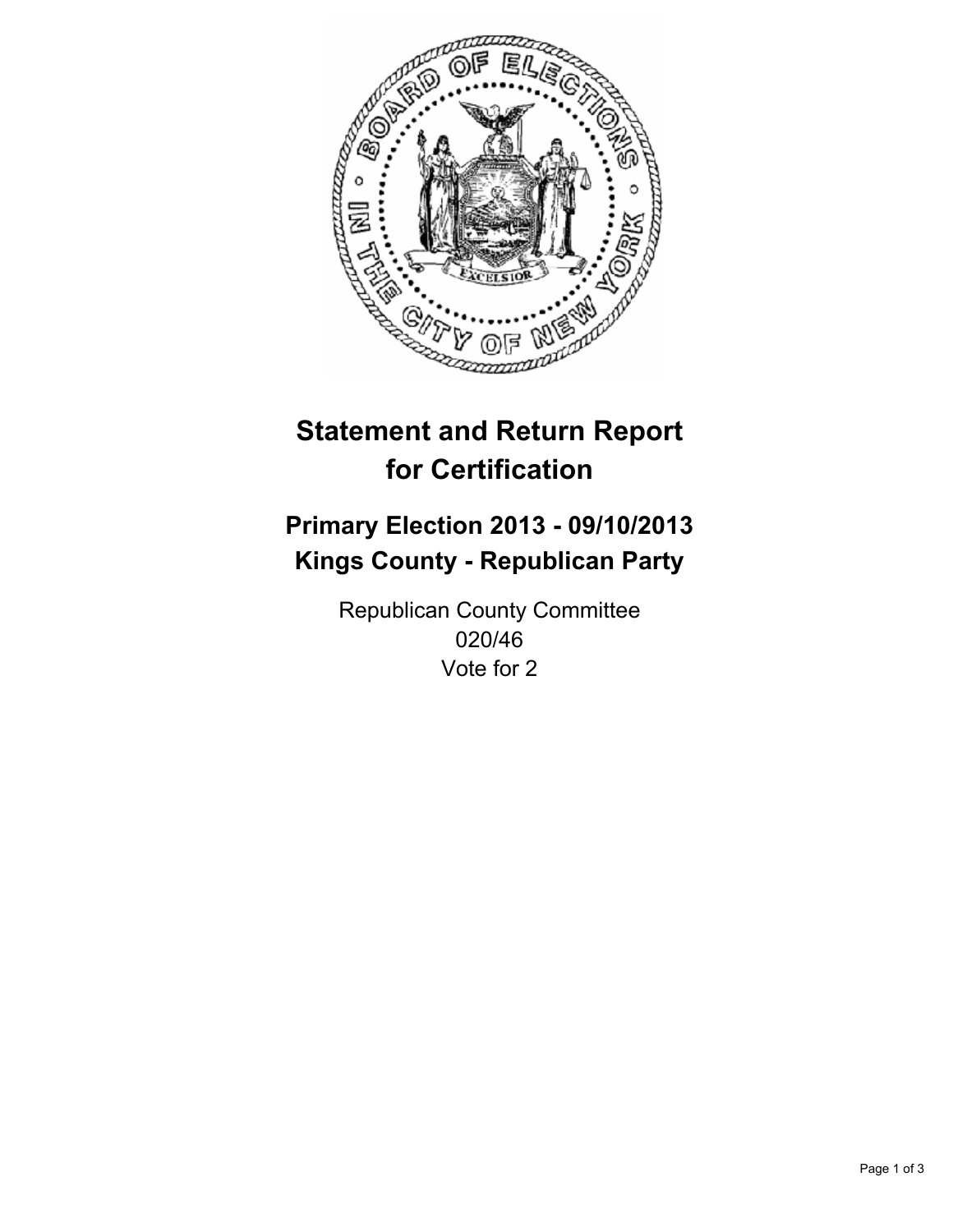

## **Assembly District 46**

| 0        |
|----------|
| $\Omega$ |
| 0        |
| $\Omega$ |
| 0        |
| 26       |
| 8        |
| 17       |
| 11       |
| 62       |
|          |